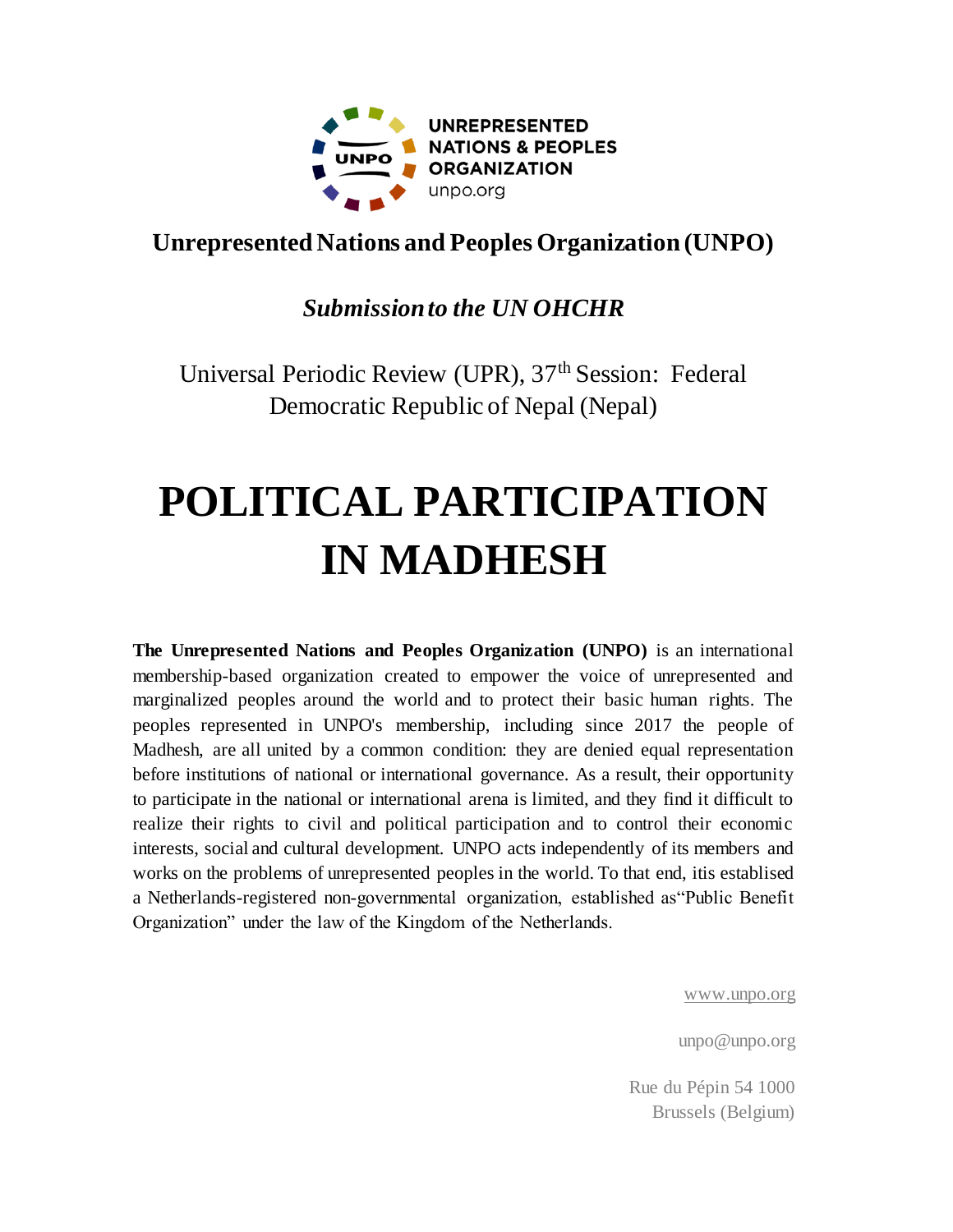# **POLITICAL PARTICIPATION IN MADHESH**

#### **SUMMARY**

1. Via this short intervention, the UNPO wishes to draw the attention of the international community to the recent developments in Nepal with regards to the civil and political rights of the Madheshi people. Specifically, this intervention provides an update the ability of the Madheshi people to participate in public affairs and the democratic process in Nepal on an equal basis with the rest of society. The report notes that while there has been some progress since the last UPR review in 2015, this progress is both highly limited and very much insecure. Because of restrictive citizenship laws, an unfairly-drawn political map, and repressive governmental tactics the Madhesi people's voice in the democratic institutions are is heavily watered down and the government takes efforts to control the Madeshi interest groups' policy agendas.

#### **BACKGROUND**

#### **A. The Madeshi People**<sup>1</sup>

- 2. The Madheshi are the inhabitants of the Terai region in the south of Nepal at the foothill of the Himalayas on the border to India. The region distinguishes itself from the rest of the country by its plain terrain with subtropical climate, in contrast to the high mountain lands inhabited by the hill people of Nepal.
- 3. The region is inhabited by 50.3% of Nepal's total population of different ethnicities, many of which share cultural, linguistic and social similarities with Northern Indians rather than with Nepalis. Those ethnic groups speaking Maithili, Bajjika, Bhojpuri, Awadhi or closely related dialects mainly refer to themselves as the Madheshi people and make up the majority of the region's population. The Terai is home to several indigenous groups that lived in the region long before it became an agricultural center and attracted migrants from the mountain region, Pahadis, that now make up almost a third of the Madheshi population.
- 4. Groups indigenous to Madhesh still make up large parts of the population of the Tera. The largest indigenous group are the Tharus who make up 12.5% of the Terai population. Hindi is the lingua franca of the region, and it is the language that was traditionally used in both administration and education prior to forceful imposition

 $\overline{a}$ <sup>1</sup> *See* UNPO briefings on the Madheshi people, available at https://unpo.org/members/20426; http://unpo.org/downloads/2365.pdf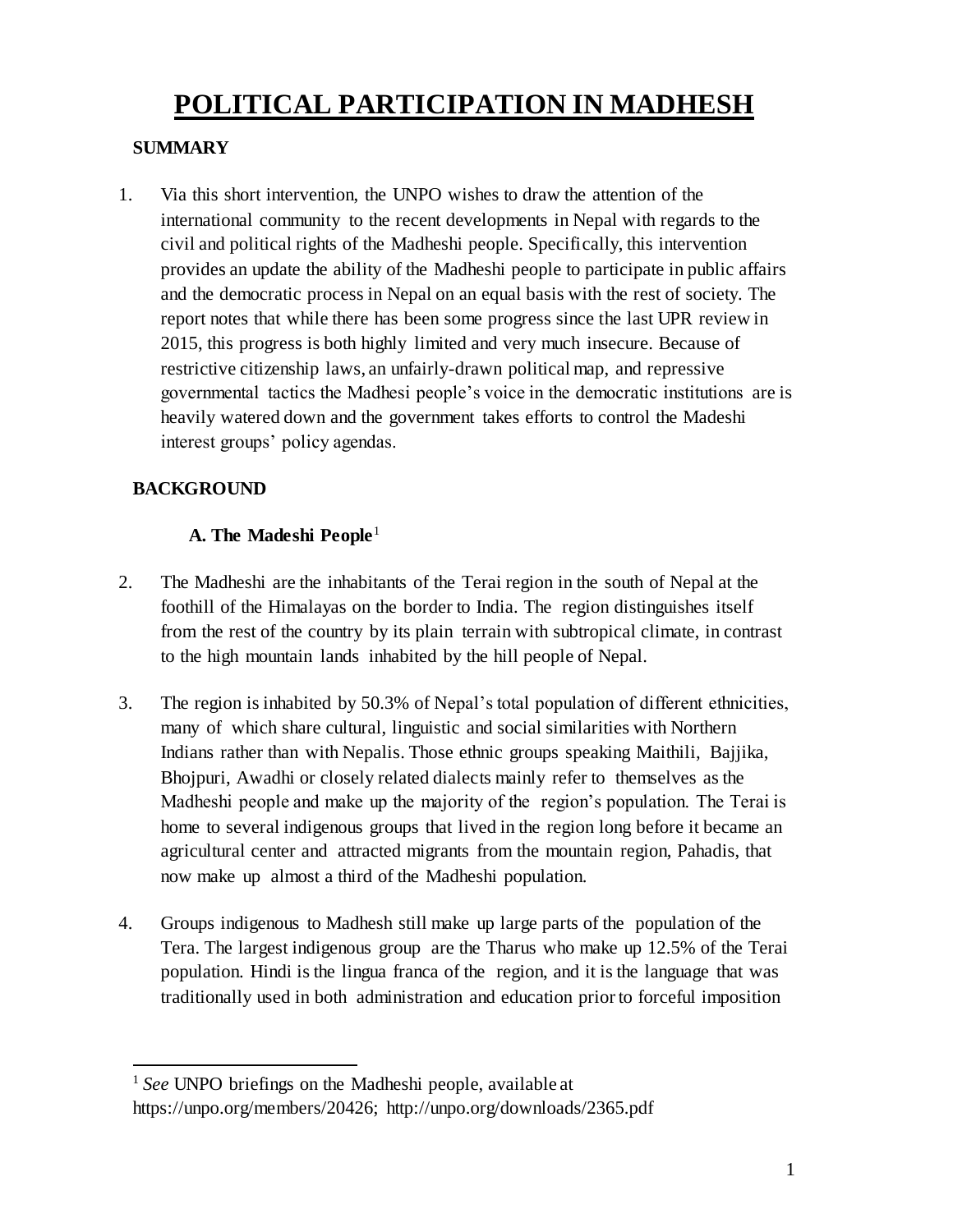of Nepali language in 1950s.

#### **B. Constitutional Reform**

- 5. Nepal was last reviewed in the UPR in November 2015, shortly after a new sweeping constitutional reform came into effect on 30 September 2015. This longawaired reform replaced an interim constitution from 2007 and was long overdue.
- 6. The constitutional reform enacted sweeping reforms of the political structure of Nepal. It was, however, widely opposed by many within the Madesh community (and beyond that community) because of a large number of unresolved issues, including related to the political map of Nepal and the citizenship rights of Madeshi people, and the implications that these issues would have on the self-determinaton rights of the Madeshi people, including their rights to public participation.
- 7. The past five years have been characterized by a frustrating process of working to resolve these issues, with significant development in the first half of 2020.

#### **MADHESHI POLITICAL PARTIPATION**

8. While legally accorded equal rights to public participation, various structural features of the Nepali Constitutional Order result in an effective disenfranchisement of the Madheshi people. Specifically, restrictive citizenship rights, an unfair political map, and repressive government tactics greatly limit the ability of the Madhesi people to have their voices heard in Nepal.

#### **A. Citizenship**<sup>2</sup>

 $\overline{a}$ 

- 9. Madeshi people have long been stigmatized and discriminated against in Nepal as a result of their perceived ties to India. They have born the brunt of long-standing fear by the government of Nepal of ethnic groups living in India migrating into Nepal and changing the ethnic composition of the country. Nepal's citizenship laws have acted as the front-line of this issue and have resulted in millions of Nepal's Madeshi people being left without citizenship and the rights that citizenship entails.
- 10. Despite many advances that were made in the adoption of a new Constitutionin 2015, Article 11 (7) of the Constitution does not allow for the child of a Nepali mother (and a foreign father) the full rights of citizenship passed on by birth. This restriction on a woman's right to independently pass on citizenship to her children is in effect discriminatory and therefore leaves them as second-class citizens to the rest

<sup>2</sup> *See* UNPO reports on marginalization of Madeshi women in Nepal, available at https://unpo.org/article/21151, https://unpo.org/downloads/2493.pdf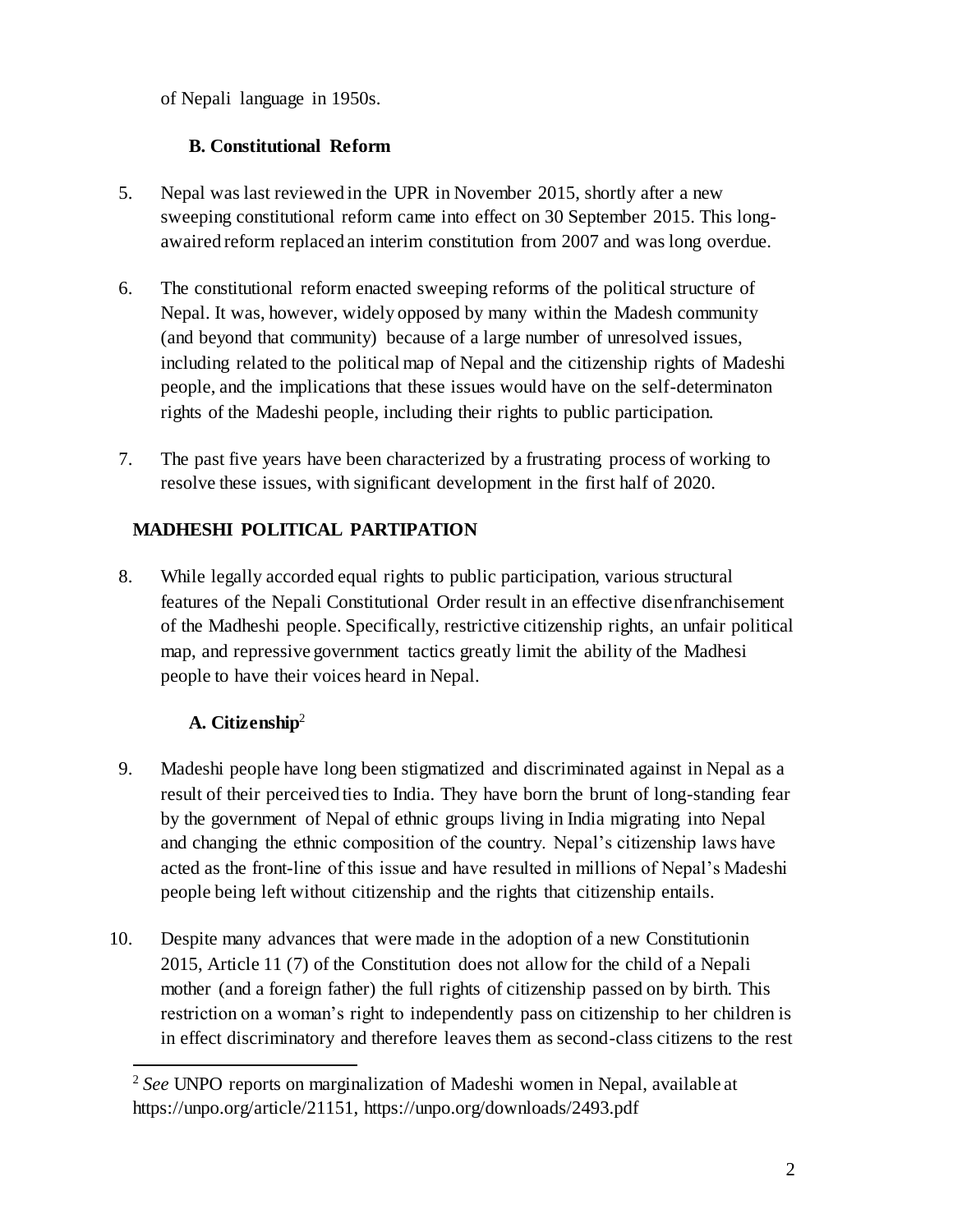of the Nepali population. As the Madheshi population is situated so close to the Nepali-Indian border, Madeshi women very commonly practise cross-border marriage, and this amplifies this problem. Some estimates put the numbers of Madheshi without full citizenship in Nepal at 40%.

- 11. Because of their lack of citizenship, these Madheshi are unable to obtain higher posts within the Nepali administration and security forces. This also disenfranchises large segments of the Madheshi population, depriving them of their rights to public participation and greatly watering down the voting weight of the Madheshi.
- 12. Rather than moving in a positive direction, Nepal appears to be moving towards more restrictive measures, which will have further restrictions on the voting weight of the Madhesh population in Nepal. June and July 2020 have seen increased public protests related to an amendment ot the citizenship law that will further limit the ability of foreign women marrying Nepali men to gain citizenship, making the process harder and longer (include a seven year waiting period). Again because of the prevelance of cross-border marriages within the Madheshi community, this will impact the Madheshi community more than any other.

#### **B. Political Participation**

- 13. The political participation of the Madhesi people is heavily watered down in Nepal. The 2015 Constitution created a Federal structure in Nepal. Such a structure, if reasonably and fairly applied could have served as a strong force for granting greater political participation and self-determination rights for the historicallymarginalized Madheshi community. The 2015 Constitution, however, failed significantly in this regard.
- 14. The Federal Parliament of Nepal consists of a lower house (the "House of Representatives") and an upper house (the "National Assembly"). The House of Representatives consists of 275 members: 165 members are elected from singlemember constituencies by first-past-the-post voting and 110 elected through proportional electoral system. The Assembly has 59 members: eight members are elected from each of the seven provinces by an electoral college of each province, and three are appointed by the President on recommendation of the government.
- 15. Madheshi's are highly under-represented in the Federal Parliament. While Madheshi people make up close to 50% of the population of Nepal, recent estimates place the number of Madheshi representatives in Parliament at less than 17%.<sup>3</sup> Two factors

<sup>3</sup> The Record, *Dalits and Women the Most Under-Represented in Parliament,* available at https://www.recordnepal.com/data/dalits-and-women-the-most-under-represented-in-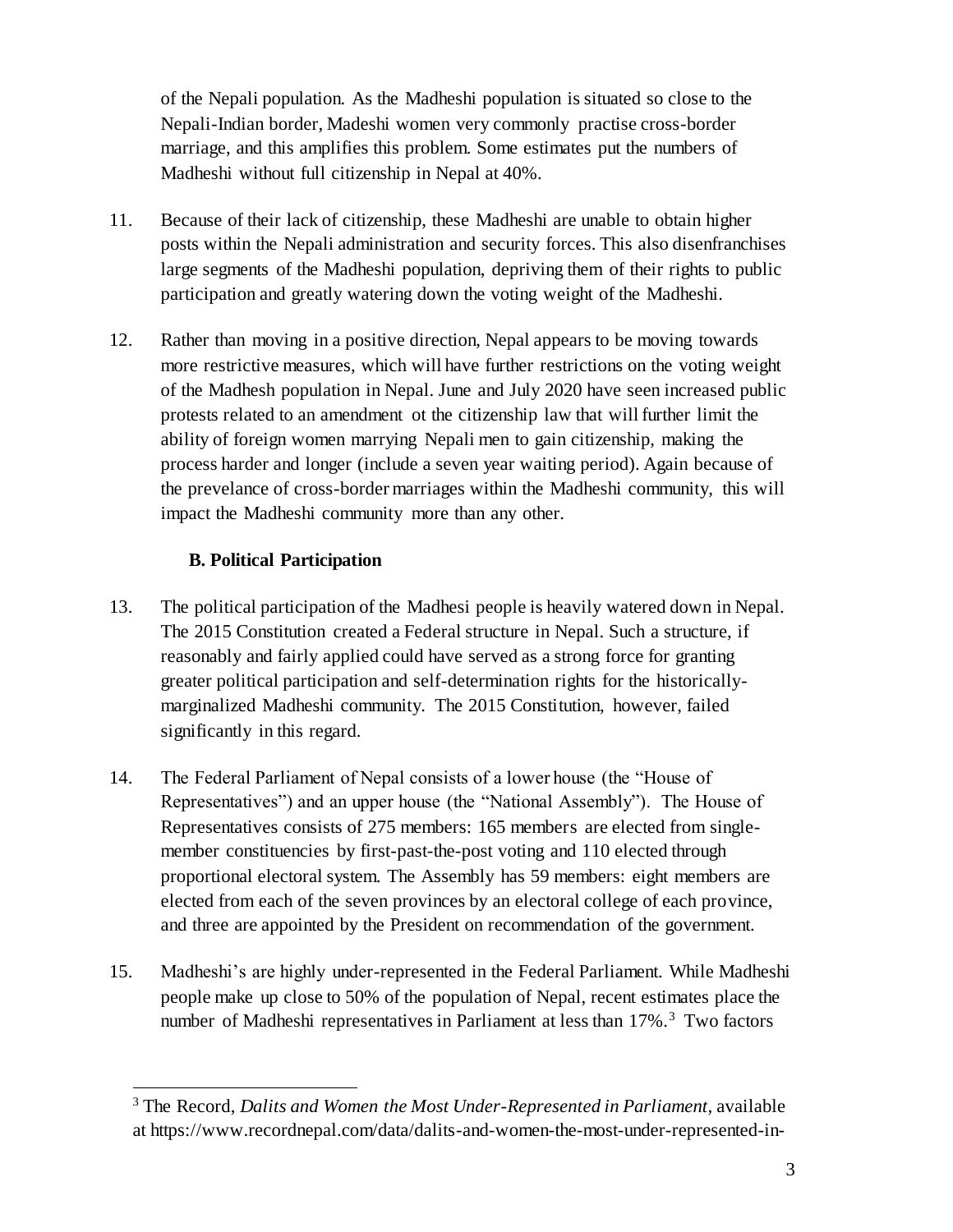cause this: *first*, the limitations on citizenship rights in Nepal result in a lower proportion of the Madheshi population being able to vote, reducing their weight in the proportional representation part of the election process; *second,* the political map of Nepal is drawn up in such a way as to waterdown the Madheshi vote.

#### **C. Repressive Tactics<sup>4</sup>**

- 16. Beyond the legal and constitutional limitations on the right to equal participation in the Nepal, the government of Nepal has been consistently been engaged in a campaign to restrict the basis on which the members of the Madheshi community are allowed to participate in politics. There is, for instance, a strong selfdetermination movement for the Madheshi people. During the past five years, particularly in the period between 2016 and 2018, this movement was placed under significant pressure by the criminal justice system in Nepal.
- 17. For instance, leaders of the non-violent struggle for self-determination in Nepal were arbitrarily arrested and detained several times over the course of the three year period between 2016 and 2018 and were placed under 24-hour surveillance during this period. These leadership have often been detained for many months, either without charge or on charges of high crimes, such as treason or sedition, merely for holding peaceful rallies in public spaces, chanting slogans such as "we need freedom!", or writing books on the Madheshi people or their self-determination.
- 18. After a significant campaign in this regard was wages in the period between October 2018 and April 2019, resulting in lengthy detentions, these leaders were eventually released from detention and even permitted to form political parties and participate in elections in Nepal, albeit on grounds restricted by the government. Pressure was even levelled against such activists to leave membership-based organizations such as the UNPO itself.

#### **CONCLUSION**

19. The net result of these laws and repressive tactics is that access to the Nepali democracy is highly limited, with the democratic rights significantly curtailed for the Madheshi people. While on its face the 2015 Constitution provides for equal

 $\overline{a}$ 

parliament/

<sup>4</sup> *See* UNPO Reports on arbitrary arrests and detentions of self-determination movement activists in Nepal, available at https://unpo.org/article/21144, https://unpo.org/article/21167; https://unpo.org/article/21286; https://unpo.org/article/21449.